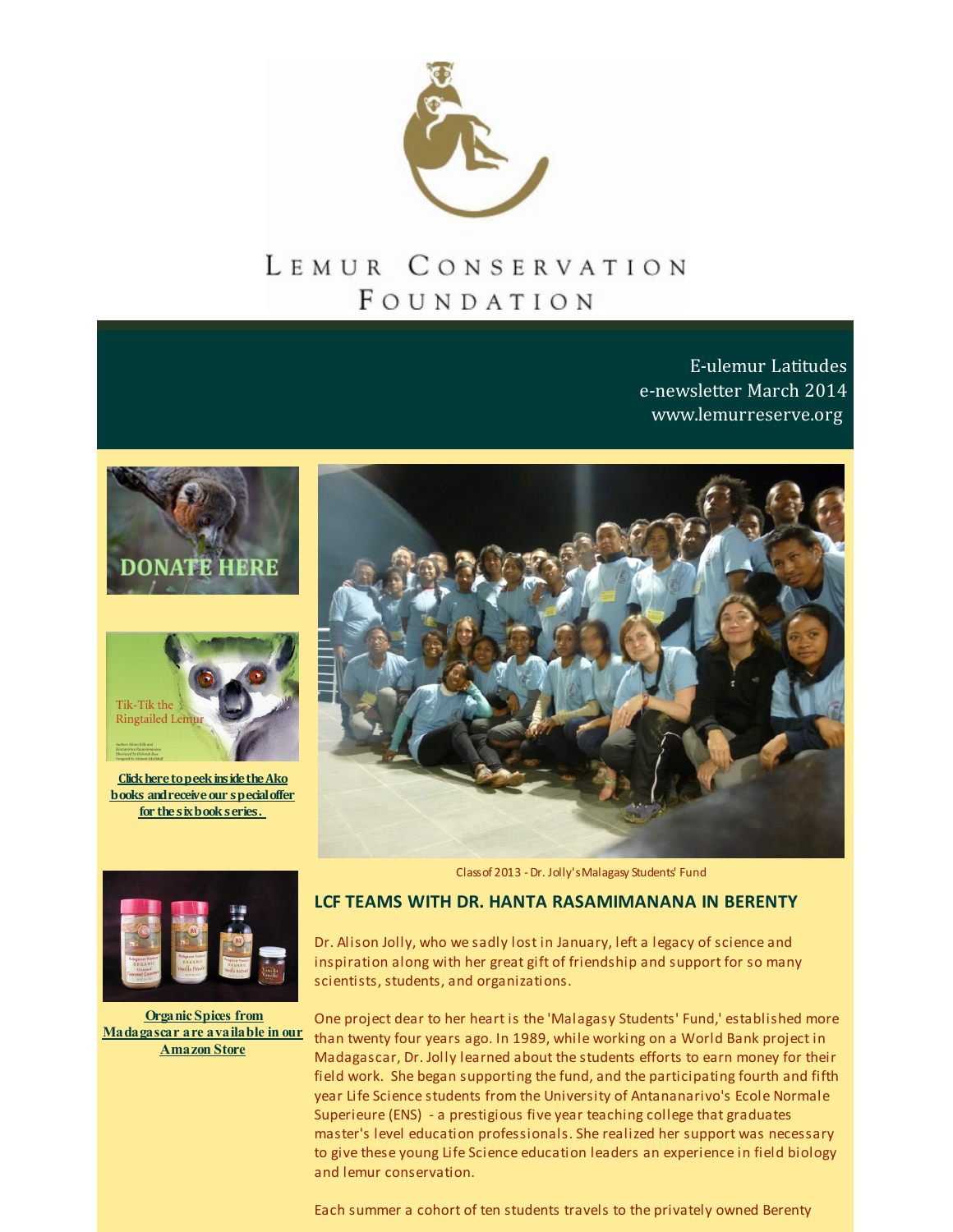

**children's [puzzleavailableinour](http://r20.rs6.net/tn.jsp?f=001pL-tXUVRW4aSfxc9qxvqKZUff5VTNYCzI_RK3RUQhx_mFMAPALiUmJsERGmqTH23uFRmv_pApcGggbtdMMDXwy6LGqBt2m9devXAt2YZnWkr7slWEyL69Z516Cpq4PefY3Jh8MMY1tU__h2qx4fRaPNKgCE_t0JD1HqK1WscdUnpnSOFBdCe2epAukENN9uC&c=&ch=) Amazonstore**



FOLLOW US ON *Pinterest* 







Forward to a Friend

Special Reserve to participate in the ring-tail lemur and sifaka census, as well as in the plant phenology directed by Dr. Hanta Rasamimanana.

Dr. Rasamimanana began working with Dr. Jolly on her ring-tailed lemur study in 1983, and has directed the ENS Student project since it was founded. Dr. Jolly started the ring-tailed lemur census at Berenty in 1963. It is the longest continuing study of a lemur population in Madagascar. Today, the work students do with Dr. Rasamimanana help Berenty's owners make conservation decisions and manage the balance between local needs, tourism, and conservation. It is one of Madagascar's successful public / private conservation partnerships.

The students conduct field work at Berenty and also travel with their mentor to other parks, natural areas, and professional conferences to learn more about natural science, Madagascar's unique biodiversity, and form relationships with conservation professionals. Their master's thesis includes a summary of their field experience and recommendations about how aspects of their field work with Dr. Rasamimanana can be used as teaching tools in Malagasy classrooms. Graduates of the program have gone on to earn doctorate degrees and now hold key positions in Madagascar's education and conservation institutions. One graduate, Dr. Josia Rasafindramanana, won the prestigious **[Whitley](http://r20.rs6.net/tn.jsp?f=001pL-tXUVRW4aSfxc9qxvqKZUff5VTNYCzI_RK3RUQhx_mFMAPALiUmMfiNc6wg__amT-QqhRzW0r8wMPKaPwNDqlkB9eF4bJcJL1p2o-7LlwEj27Q8e_AhRPG0Cjwk9wnjhuMobmODk5zpDCAlnxNf8EXTq5Ts3-f7doflhadP94=&c=&ch=) Award** in 2012. (**Watch her [inspirational](http://r20.rs6.net/tn.jsp?f=001pL-tXUVRW4aSfxc9qxvqKZUff5VTNYCzI_RK3RUQhx_mFMAPALiUmMfiNc6wg__aHVPcTlgYYvxIrPJxzjAQS7e60uFnPxMU5RlCPrPUEoZKKmufPOPFyK2VpJ97q1dBtqis2tZfWl2lAT7PUY06tYYV-RJLi0vuBWTRPAkQg_pUeC6QCpB05g==&c=&ch=) acceptance speech here**)

In January of 2014 Dr. Jolly asked LCF to work with Dr. Rasamimanana and the Malagasy Students' Fund. We are honored to participate in this inspirational and effective project with Dr. Rasamimanana and to steward this part of Dr. Jolly's legacy.

If you would like to donate to the Malagasy Students' Fund please call Lee Nesler at 941-322-8494, or email to leenesler@lemurreserve.org. If you prefer, you can donate by **[CLICKING](http://r20.rs6.net/tn.jsp?f=001pL-tXUVRW4aSfxc9qxvqKZUff5VTNYCzI_RK3RUQhx_mFMAPALiUmApfG7L6OAr6wqFaruEWNxl8SHR-MDT_xsGNDPdvOAEzLKbmXAr1ejO2y-ZpXmEjMDtC3_g4vbclE7qlx4tH77rN-MnVhoDP4q_aEWk3Q8bW63OpGnuHyPu2WyQqXhZMKfv0W3LlQDFl&c=&ch=) HERE**. Please make a note of your interest in supporting the Malagasy Students' Fund.



### **Join Our [Mailing](http://visitor.r20.constantcontact.com/email.jsp?m=1110407556333) List!**





**LCF'S EDUCATION DREAM TEAM!** Karen Malesky & Kris Whipple

Our education powerhouse is led by two talented professionals, Karen Malesky & Kris Whipple. Their expertise creates and delivers 'Ako Project' conservation education materials for teachers and home school families. The lessons are designed and produce by Kris, and delivered in classrooms, museums, community centers, and at LCF's Teacher's Institute. Each of the six Ako books has a set of lessons and activities which meets Florida and national standards. Ask your school to contact us about reviewing and approving materials for teachers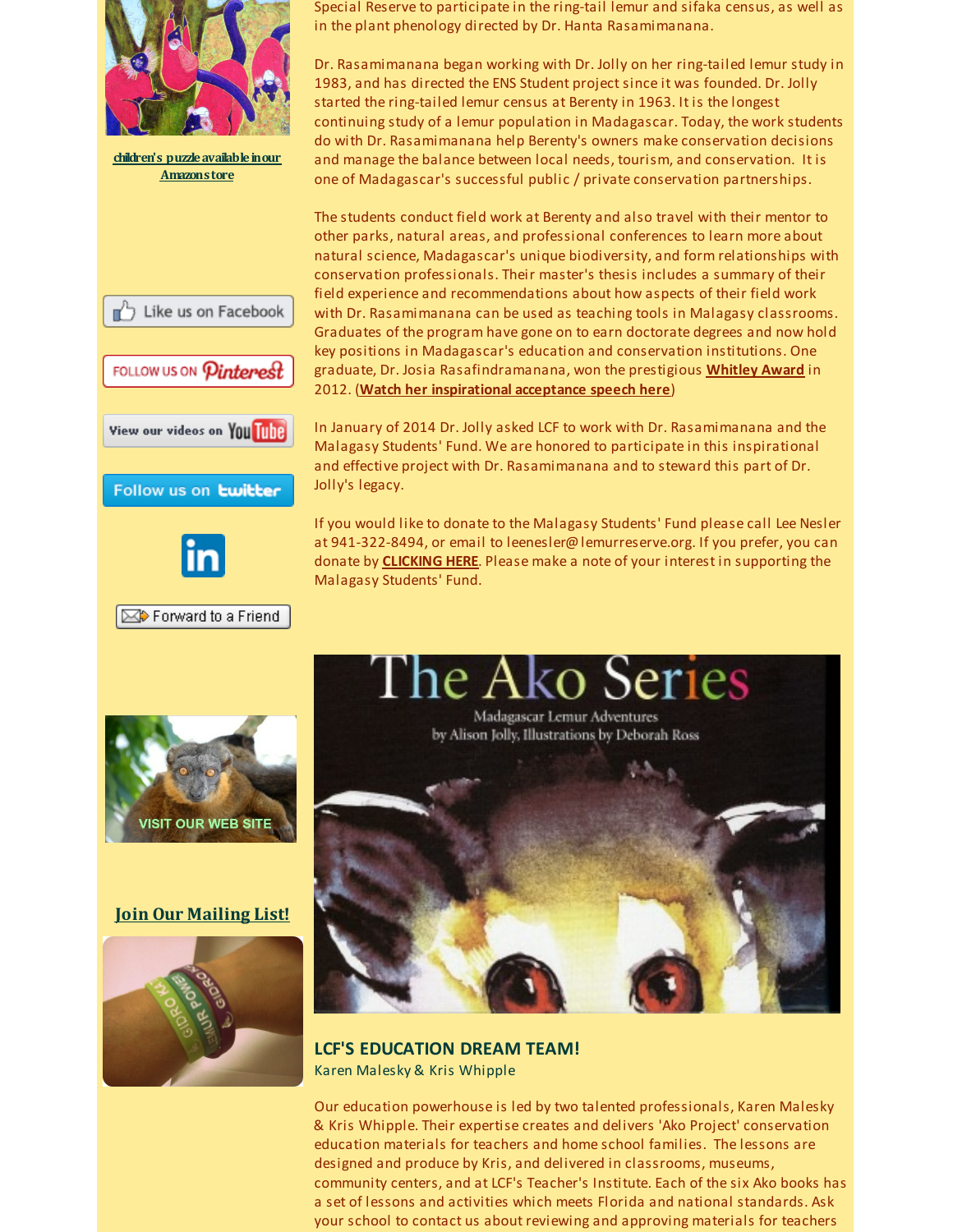and students in your community.

If you are in the Ft. Lauderdale area on 5 April, visit the IMAX theater for the premier weekend of the new Lemurs movie and meet Karen and Lee Nesler, our Executive Director and CEO.



### **Karen Malesky -**

Museum Educator at GWIZ the Science Museum in Sarasota*!* A Manatee county native, she holds a B.A. in Anthropology (Archaeology) from the University of Florida. 31 years were spent teaching Science in Manatee County schools. A member of The Florida Association of Science Teachers she served as President in 2006-2007. Other S.T.E.M. activities include

**Karen Malesky**

serving as an N.A.S.A. Resource Teacher, Board member of the Florida Foundation for Future Scientists (State Science and

Engineering Fair), and committee member -Committee on Pre College Education for the American Society of Mechanical Engineers. Florida DOE has had Karen work on various teams for Science curriculum and standards.

# **Kris Whipple, CIP, CIT, CIG Interpretive Consultant**

Kris's professional background includes over twenty-five years as a curator, education specialist and naturalist for parks, museums, zoos and aquariums. Most recently, Kris served for fourteen years as the education curator for Walt Disney World Animal Programs and was responsible for the development of student and visitor programs, activities,



**KrisWhipple**

presentations and educational materials for visiting students and adults and interpretive training at Disney's Animal Kingdom, The Seas, Disney's Wilderness Adventures and Disney's Discovery Island. Her education background includes a Bachelor's degree in Parks and Natural Resource Management.

With clients ranging from government agencies and non-profit organizations to private institutions, Kris's project sites include visitor centers, botanical gardens, zoological parks, aquariums, museums, parks and nature centers.

Recent projects include:

· DisneyNature Workbooks for the following nature series: African Cats, Chimpanzee and Bears as well as Pixar's Finding Nemo 3-D.

· Interpretive planning and media development for Garvan Botanical Gardens in Arkansas.

Interpretive graphics and children's activity guides for the Naples Botanical Garden.

· Developing interpretive graphics for the Huntington Beach Wetlands Conservancy and Wildlife Care Center (CA)

· Developing live and on-line interpretive training programs for The San Diego Zoo and San Diego Zoo Safari Park.

Kris is certified as an interpretive planner, trainer, interpretive guide instructor and guide with the National Association for Interpretation. As an interpretive guide instructor she facilitates Certified Interpretive Guide Courses around the U.S. that focus on interpretive foundations, techniques and exceptional visitor service. Kris is also a member of the NAI Certification Review Team and Professional Standards and Practices Committee. Her In Training column is regularly featured in NAI's Legacy magazine.

Kris has presented workshops and presentations at international, national and state conferences including The International Zoo Educators Association, International Association of Amusement Parks and Attractions, The American Zoo and Aquarium Association, National Association for Interpretation, National Science Teachers Association, Association for Science and Technology Centers,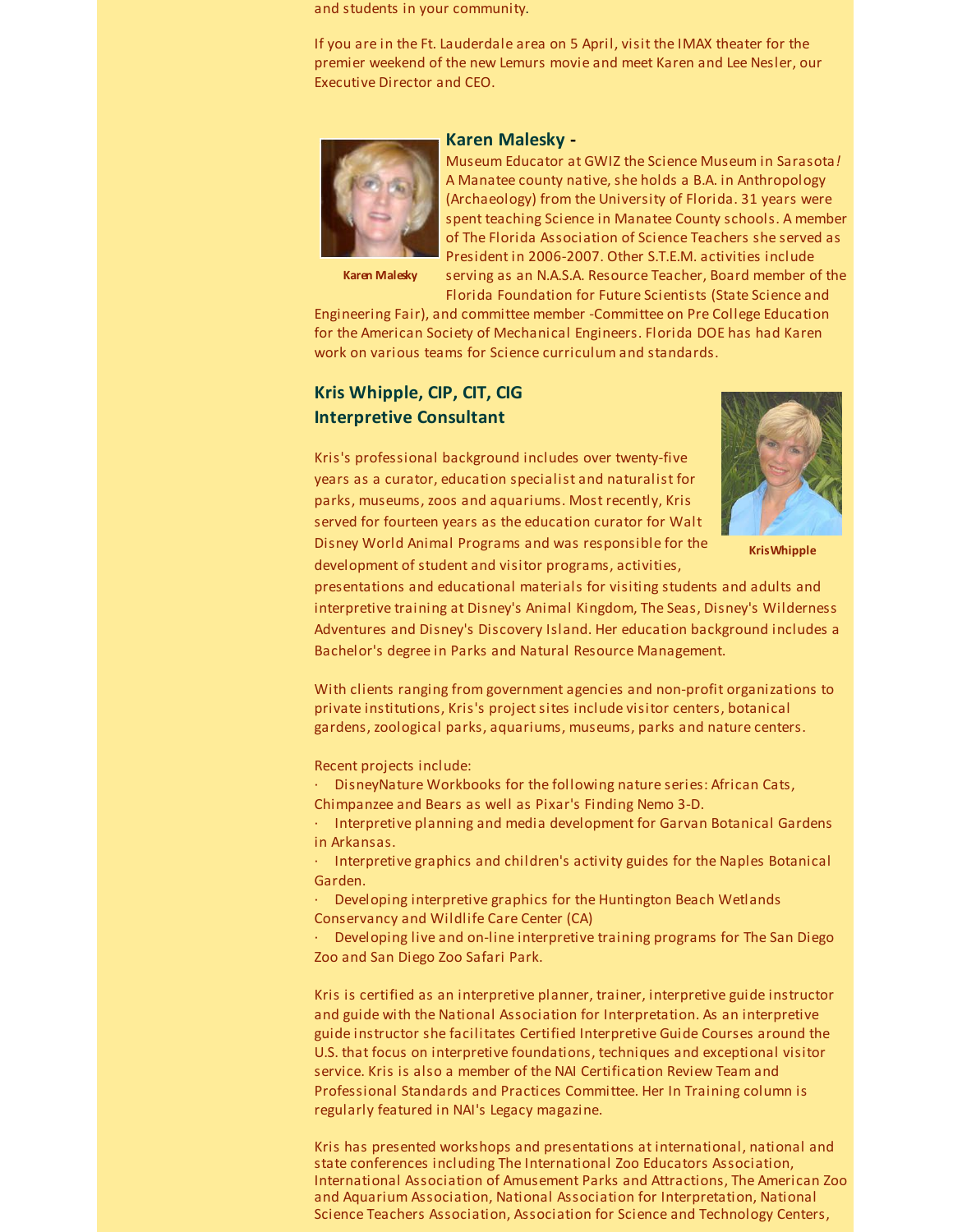Florida Association of Science Teachers, League of Environmental Educators of Florida, NASA Teacher of the Year Awards and the Disney American Teacher Awards.

# **NIKI FISK 'VANISHING LEMUR' JEWELRY** - Just In Time For Mother's Day!



New Orleans Jewelry designer Niki Fisk created this unique lemur design just for Lemur Conservation Foundation! Each necklace is hand crafted in sterling silver and features a lemur, the most endangered primate species in the world.

Choose from the three frame styles: a large, ornate shadow box like the necklace pictured above in the center, or the small and medium vanishing lemur shown on the left and right respectively.

Your purchase supports our conservation efforts and our lemur colony in Myakka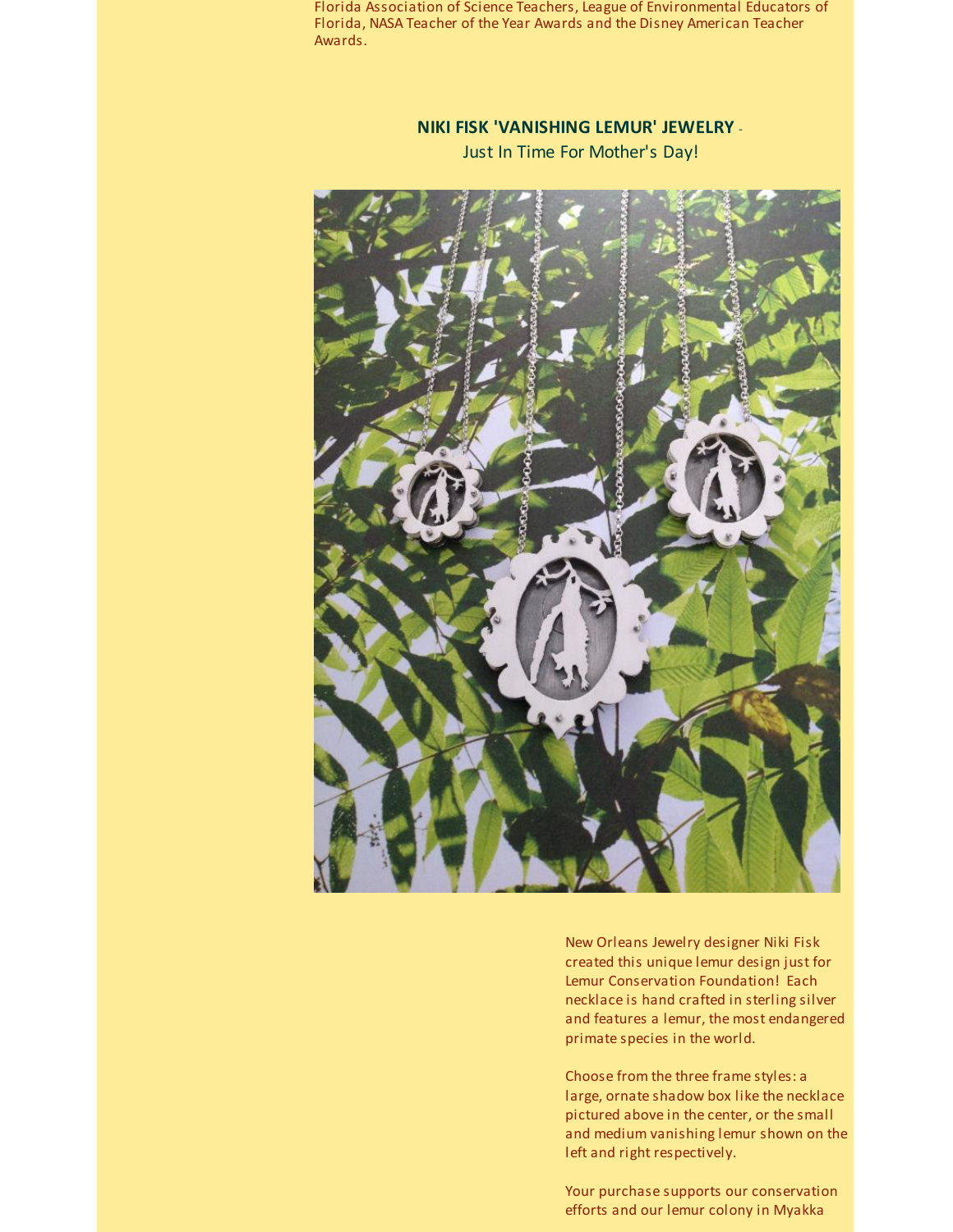

Meet the model! image by Phil Sir o is

#### **SPECIAL** POINTS OF INTEREST:

- · Studying the Fat-Tailed Dwarf Lemurs of Marojeiv
- School and Bridge Finished!
- . DLC's Britt Keith visits SAVA Conservation and Marojejy

#### **INSIDE THIS**

ISSUE: **Studying Fat-Tailed |**<br>Dwarf Lemurs

**ADES Fuel-Efficient**<br>Rocket Stoves  $\overline{4}$ 

**School and Bridge**<br>Finished  $6$ 

**Referentation and**  $\mathbf{R}$ Intrustructure Developments at Anta-<br>netiambo Nature<br>Reserve

**SAVA Conservation**<br>Article in Duke Maga-<br>zine  $10$ 

Special Lemur Con- | | |<br>serentiun Symposium<br>Planned for August<br>2014

Bryophyte and Cli-<br>mate Change Re-<br>search at Marojejy  $12$  $14$ 

ies (DLC) Connec-<br>ns: A Most Ex-<br>ordinary Trip





FEBRUARY 2014 Vol. 3, No. 1

ws from the Sambava-Andape Vohemer-Anteiehe region of NE Medagascer

# Studying the Fat-Tailed Dwarf Lemurs of Marojejy

#### By Marina B. Dlanco, Ph.D.

I first met Erik Patel almost ten years ago in Ranomafana when we were conducting field work for our respective dissertations. We recently encountered each other, again at Ranomafana, when we were attending the International Prosimian Congress held in August 2013. By chance, we were now working at the same Institution as Postdoctoral Associates of the Duke Lemur Center. Erik became the SAVA Conservation Project director, while my research was on the ecophysiology of dwarf lemur hibernation. Before saying goodbye at the Congress' party, we talked about our work, our plans and the possibility I would visit Marojejy in the near future.

Logistics in Madagascar sometimes challenging and organizing a trip can be a slow process, but with Erik's resolution and expertise arranging expeditions and facilitating research, along with the help of Lanto, SAVA Project Manager, and Manitra, a student from the University of Antananarivo,



Marina with a dwarf lemur captured in the Camp 2 are

I was set to visit the forest of the "many mountains", "lots of rain", "lots of spirits" (that is, Marojejy) in October 2013, only a couple of months after our meeting at the Congress in Ranomafanal

After studying dwarf lemurs for several years at Tsinjoarivo, a high-altitude site in eastern Madagascar, Marojejy presented itself as a great research opportunity, not only to expand my ongoing work by adding a new rainforest location, but more importantly, to be able to explore the ecological flexibility of dwarf lemur hibernation in a single site. An additional incentive was the possibility to discover more than one dwarf lemur species living at Marojejy, because no trapping had yet been conducted at this forest.

### **ENJOY THE LATEST SAVA PROJECT NEWSLETTER!**

This edition features an article about Dr. Marina Blanco's work with fat tailed dwarf lemurs in Marojejey and other important news and updates.

#### City, Florida. CLICK HERE TO SHOP